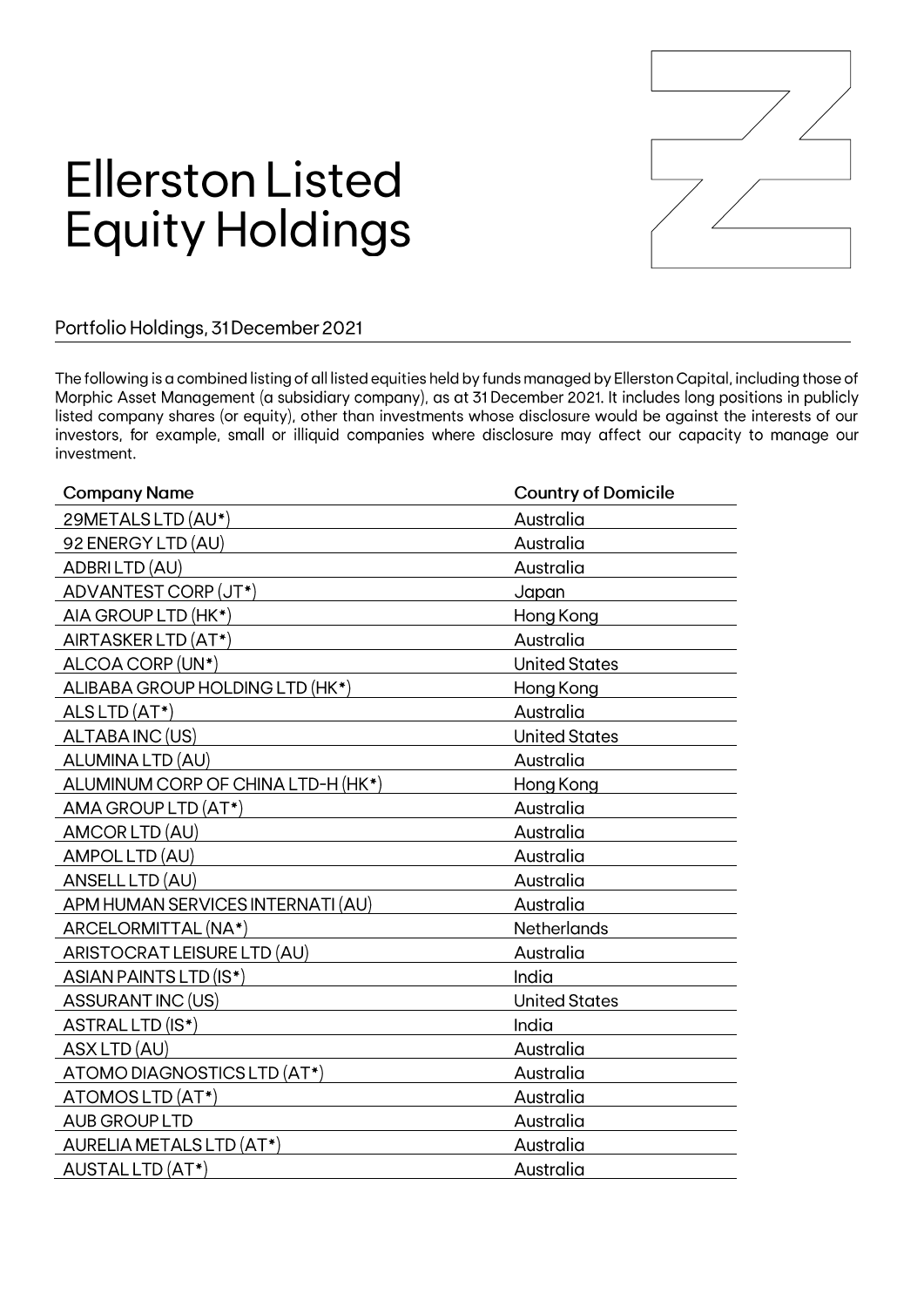| AUSTRALIAN CAREERS NETWORK L (AT*)                    | Australia                         |
|-------------------------------------------------------|-----------------------------------|
| AUSTRALIAN FINANCE GROUP LTD (AT*)                    | Australia                         |
| AUTOSPORTS GROUP LTD (AT*)                            | Australia                         |
| AZEK CO INC/THE (US)                                  | <b>United States</b>              |
| <b>Baidulnc</b>                                       | <b>United States</b>              |
| BAJAJ FINANCE LTD (IS*)                               | India                             |
| <b>BANK OF QUEENSLAND LTD (AU)</b>                    | Australia                         |
| BAPCOR LTD (AT*)                                      | Australia                         |
| <b>Barrick Gold Corp</b>                              | <b>United States</b>              |
| <b>BCAL DIAGNOSTICS LTD (AU*)</b>                     | Australia                         |
| <b>BEGA CHEESE LTD (AT*)</b>                          | Australia                         |
| BEIJING ORIENTAL YUHONG-A (C2*)                       | China                             |
| <b>BENDIGO AND ADELAIDE BANK (AU)</b>                 | Australia                         |
| BHARTI AIRTEL LIMITED (IS*)                           | India                             |
| <b>BHP BILLITON LTD (AU)</b>                          | Australia                         |
| <b>BLUESCOPE STEEL LTD (AU)</b>                       | Australia                         |
| <b>BORAL LIMITED (AU)</b>                             | Australia                         |
| <b>BRAVURA SOLUTIONS LTD (AT*)</b>                    | Australia                         |
| <b>BUREAU VERITAS SA (FP*)</b>                        | France                            |
| BYD CO LTD-H (HK*)                                    | Hong Kong                         |
| CAMECO CORP (UN)                                      | <b>United States</b>              |
| CARSALES.COM.AULTD (AU)                               | Australia                         |
| CELLNEX TELECOM SAU (SM)                              | Spain                             |
| CELSIUS HOLDINGS INC (US)                             | <b>United States</b>              |
| CEMEX SAB-SPONS ADR PART CER (UN*)                    | <b>United States</b>              |
| CENTAURUS METALS LTD (AU)                             | Australia                         |
| CENTURIA INDUSTRIAL REIT (AT)                         | Australia                         |
| CERENCE INC-WI (US)                                   | <b>United States</b>              |
| CHART INDUSTRIES INC (US)                             | <b>United States</b>              |
| CHARTER HALL GROUP (AT*)                              | Australia                         |
| CHESAPEAKE ENERGY CORP (UN*)                          | <b>United States</b>              |
| CHINA MENGNIU DAIRY CO (HK*)                          |                                   |
| CHINA MERCHANTS BANK - H(HK*)                         | Hong Kong<br>Hong Kong            |
|                                                       |                                   |
| CIENA CORP (US)<br>CLEANAWAY WASTEMANAGEMENT LTD (AU) | <b>United States</b><br>Australia |
|                                                       |                                   |
| CLEVELAND-CLIFFS INC (US)                             | <b>United States</b>              |
| COBRAM ESTATE OLIVES LTD (AU)                         | Australia                         |
| COMERICA INC (UN*)                                    | <b>United States</b>              |
| COMPASS PATHWAYS PLC (US)                             | <b>United States</b>              |
| CONTEMPORARY AMPEREX TECHN-A (C2)                     | China                             |
| COOPER ENERGY LTD (AT*)                               | Australia                         |
| Corning Inc                                           | <b>United States</b>              |
| COTERRA ENERGY INC                                    | <b>United States</b>              |
| CREDIT CLEAR LTD (AT*)                                | Australia                         |
| CSL LIMITED (AU)                                      | Australia                         |
| $DATA#3$ LTD $(AT*)$                                  | Australia                         |
| DBS GROUP HOLDINGS LTD (SP*)                          | Singapore                         |
|                                                       |                                   |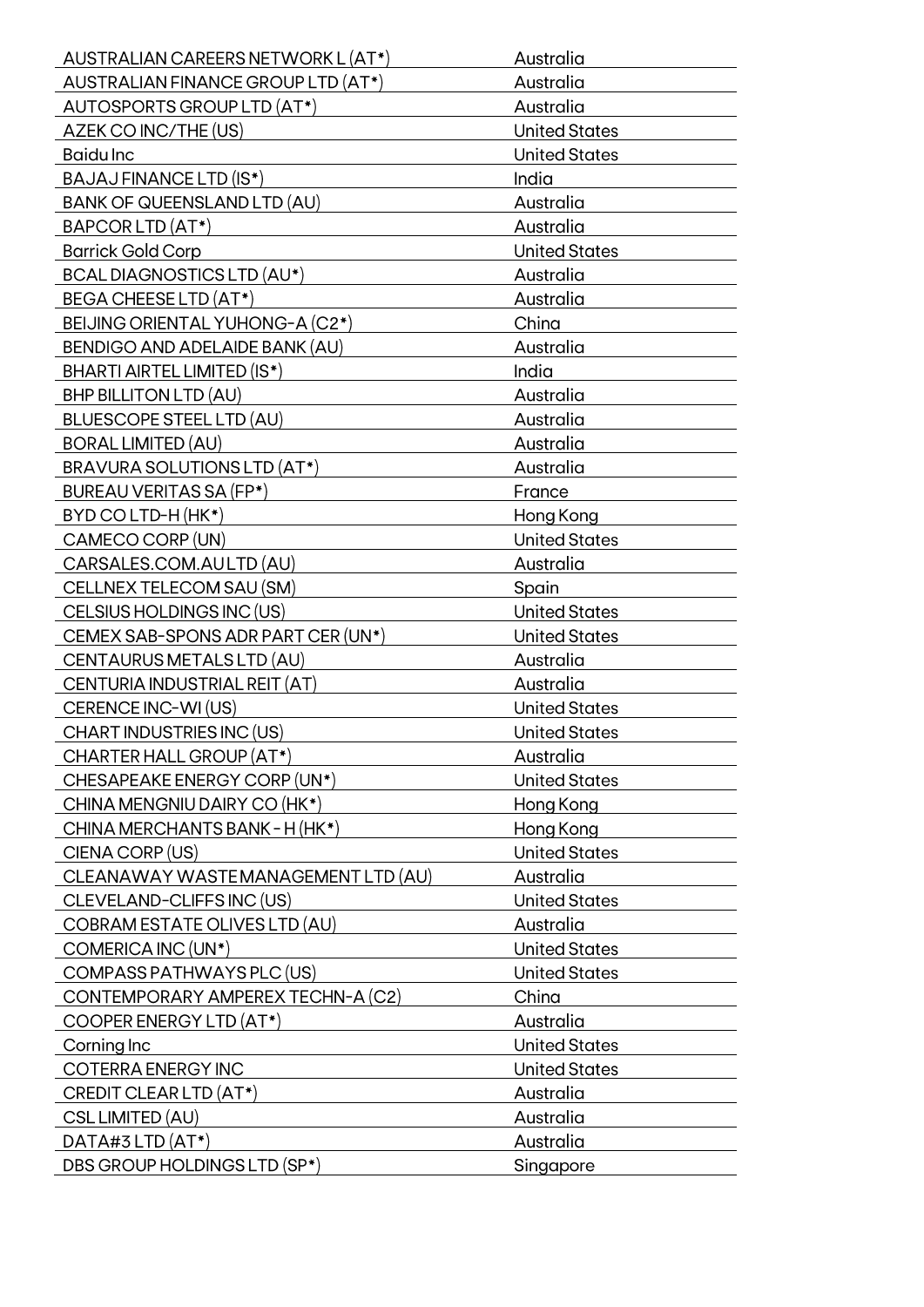| DETERRA ROYALTIES LTD (AT*)                            | Australia            |
|--------------------------------------------------------|----------------------|
| DEXUS PROPERTY GROUP (AU)                              | Australia            |
| <b>DGB FINANCIAL GROUP INC (KS)</b>                    | Korea (South)        |
| <b>DIGITALBRIDGE GROUP INC (US)</b>                    | <b>United States</b> |
| DIVI'S LABORATORIES LTD (IS*)                          | India                |
| DR LAL PATHLABS LTD (IN)                               | India                |
| E79 GOLD MINES LIMITED (AU)                            | Australia            |
| EAGLE MATERIALS INC (UN*)                              | <b>United States</b> |
| ELLERSTON ASIAN INVESTMENTS (AT*)                      | Australia            |
| EMERALD RESOURCES NL (AT*)                             | Australia            |
| FIRST WATCH RESTAURANT GROUP (US)                      | <b>United States</b> |
| FLEX LTD (UW*)                                         | <b>United States</b> |
| FREEPORT-MCMORAN COPPER (UN*)                          | <b>United States</b> |
| FSN E-COMMERCE VENTURES LTD (IN)                       | India                |
| <b>GENERATION DEVELOPMENT GRP LTD</b>                  | Australia            |
| GENEX POWER LTD (AT*)                                  | Australia            |
| GOLDEN AGRI-RESOURCES LTD (SP*)                        | Singapore            |
|                                                        |                      |
| <b>GOODMAN GROUP (AU)</b><br><b>GRAINCORP LTD (AU)</b> | Australia            |
|                                                        | Australia            |
| GRAPHIC PACKAGING HOLDING CO (US)                      | <b>United States</b> |
| GTN LTD (AT*)                                          | Australia            |
| GUJARAT GAS LTD (IS*)                                  | India                |
| GWA GROUP LTD (AT*)                                    | Australia            |
| GXO LOGISTICS INC (US)                                 | <b>United States</b> |
| <b>HANG SENG BANK LTD (HK*)</b>                        | Hong Kong            |
| <b>HCL TECHNOLOGIES LTD (IS*)</b>                      | India                |
| <b>HDFC BANK LIMITED (IS*)</b>                         | India                |
| HEXAGON ENERGY MATERIALS LTD (AU)                      | Australia            |
| HINDUSTAN UNILEVER LIMITED (IS*)                       | India                |
| HIPAGES GROUP HOLDINGS LTD (AT*)                       | Australia            |
| HON HAI PRECISION INDUSTRY (TT*)                       | Taiwan               |
| HONG KONG EXCHANGES & CLEAR (HK*)                      | Hong Kong            |
| HORIZONS MARIJUANA LIFE SCIE (CN)                      | Canada               |
| HOSTELWORLD GROUP PLC (LN*)                            | United Kingdom       |
| HOUSING DEVELOPMENT FINANCE (IS*)                      | India                |
| HUMM GROUP LTD (AT*)                                   | Australia            |
| <b>ICICI BANK LTD (IS*)</b>                            | India                |
| <b>IMPEDIMED LTD (AU)</b>                              | Australia            |
| INFO EDGE INDIA LTD (IS*)                              | India                |
| INFOMEDIA LTD (AT*)                                    | Australia            |
| INFOSYS TECHNOLOGIES LTD (IS*)                         | India                |
| <b>INSURANCE AUSTRALIA GROUP (AU)</b>                  | Australia            |
| INTEGRAL DIAGNOSTICS LTD (AT*)                         | Australia            |
| <b>IRESS MARKET TECHNOLOGY LTD (AU)</b>                | Australia            |
| ISHARES SILVER TRUST (UP*)                             | <b>United States</b> |
| <b>ISOENERGY LTD (CN)</b>                              | Canada               |
| JANUS HENDERSON GROUP-CDI (AT)                         | Australia            |
|                                                        |                      |
|                                                        |                      |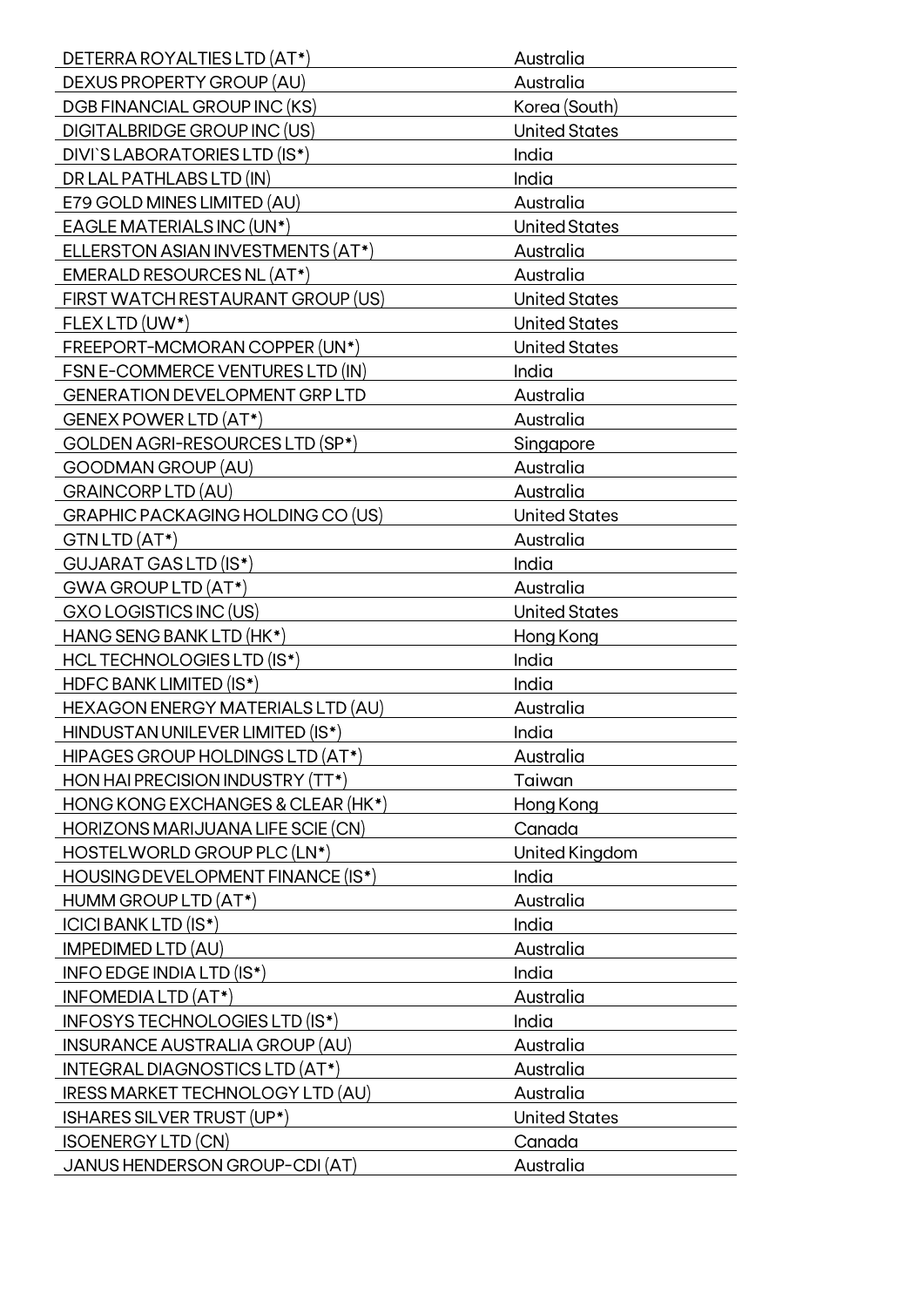| JB HI-FILTD (AU)                          | Australia            |
|-------------------------------------------|----------------------|
| JD.COM INC - CL A (HK*)                   | Hong Kong            |
| JPMORGAN CHASE & CO (UN*)                 | <b>United States</b> |
| JSW STEEL LIMITED (IS*)                   | India                |
| <b>JUBILANT FOODWORKS LTD (IS*)</b>       | India                |
| JUMBO INTERACTIVE LTD (AT*)               | Australia            |
| KION GROUP AG (GR)                        | Germany              |
| <b>KRANESHARES GLOBAL CARBON ETF (US)</b> | <b>United States</b> |
| KWEICHOW MOUTAI CO LTD-A (C1*)            | United Kingdom       |
| LINING COLTD (HK*)                        | Hong Kong            |
| LIBERTY GROUP (AT*)                       | Australia            |
| LINK ADMINISTRATION HOLDINGS (AT*)        | Australia            |
| LIVERAMP HOLDINGS INC (US)                | <b>United States</b> |
| LYNAS CORPORATION LIMITED (AU)            | Australia            |
| MA FINANCIAL GROUP LTD (AU)               | Australia            |
| MACMAHON HOLDINGS LIMITED (AU)            | Australia            |
| <b>MAGGIE BEER HOLDINGS LTD</b>           | Australia            |
|                                           | India                |
| MAHINDRA & MAHINDRA LIMITED (IS*)         | Australia            |
| MARLEY SPOON AG-CDI (AT*)                 |                      |
| MARUTI SUZUKI INDIA LTD (IS*)             | India                |
| MAX HEALTHCARE INSTITUTE LTD (IN)         | India                |
| MEDIATEK INC (TT*)                        | Taiwan               |
| MEITUAN DIANPING-CLASS B (HK*)            | Hong Kong            |
| MINCOR RRESOURCES NL (AT*)                | Australia            |
| MORPHIC ETHICAL EQUITIES FUN (AT*)        | Australia            |
| MOSAIC CO/THE (UN*)                       | <b>United States</b> |
| NAC KAZATOMPROM JSC-GDR (LI*)             | United Kingdom       |
| NATIONAL AUSTRALIA BANK LTD (AU)          | Australia            |
| NAVER CORP (KP*)                          | Korea (South)        |
| NESTLE INDIA LTD (IS*)                    | India                |
| NET PROTECTIONS HOLDINGS INC (JP)         | Japan                |
| NEW CENTURY RRESOURCES LTD (AT*)          | Australia            |
| NEXTDC LTD (AT*)                          | Australia            |
| NORTHERN STAR RESOURCES LTD (AT*)         | Australia            |
| NOUMILTD (AT*)                            | Australia            |
| OCCIDENTAL PETROLEUM CORP (UN*)           | <b>United States</b> |
| OFX GROUP LTD (AT*)                       | Australia            |
| OLAPLEX HOLDINGS INC (US)                 | <b>United States</b> |
| OLIN CORP (US)                            | <b>United States</b> |
| OLIVEX HOLDINGS LTD (AO)                  | Australia            |
| OMNI BRIDGEWAY LTD (AT*)                  | Australia            |
| ONEVIEW HEALTHCARE PLC-CDI (AT*)          | Australia            |
| OPEN LENDING CORP - CL A (US)             | <b>United States</b> |
| OPTION CARE HEALTH INC (US)               | <b>United States</b> |
| ORIGIN ENERGY LIMITED (AU)                | Australia            |
| OZ MINERALS LTD:1 (AUD)                   | Australia            |
| PEOPLEIN LIMITED                          | Australia            |
|                                           |                      |
|                                           |                      |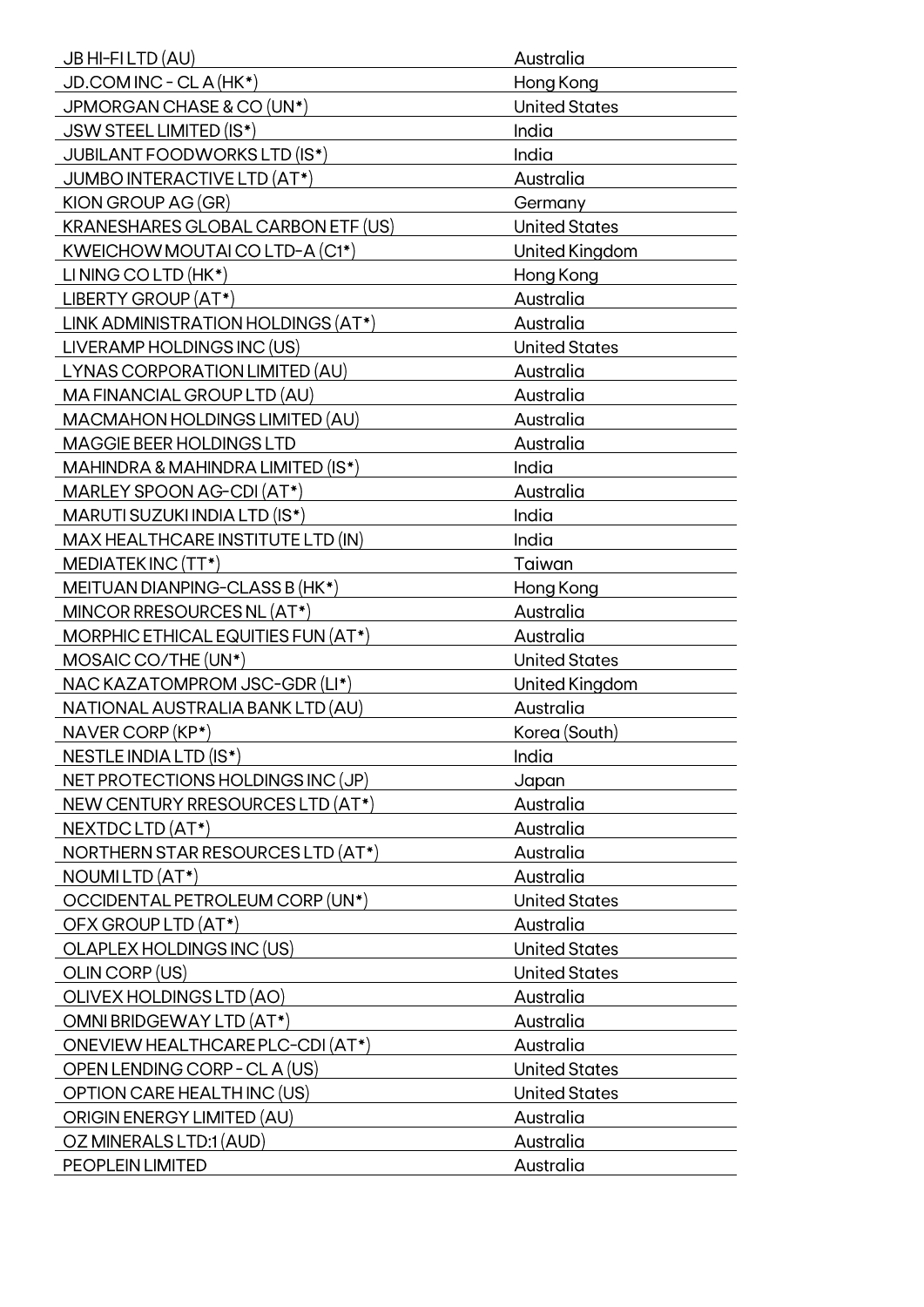| PERENTI GLOBAL LTD                      | Australia            |
|-----------------------------------------|----------------------|
| PERSEUS MINING LTD (AU)                 | Australia            |
| PETER WARREN AUTOMOTIVE HOLD (AU)       | Australia            |
| PILBARA MINERALS LTD (AT*)              | Australia            |
| POINTSBET HOLDINGS LTD (AT*)            | Australia            |
| PROSHARES ULTRAPRO SHORT QQQ (US)       | <b>United States</b> |
| PROSHARES ULTRAPRO SHRT R2K (US)        | <b>United States</b> |
| PTC INC (UW*)                           | <b>United States</b> |
| PVH CORP (UN*)                          | <b>United States</b> |
| <b>QBE INSURANCE GROUP LIMITED (AU)</b> | Australia            |
| RAMSAY HEALTH CARE LTD (AT*)            | Australia            |
| RELIANCE INDUSTRIES LIMITED (IS*)       | India                |
| RENTOKIL INITIAL PLC (LN*)              | United Kingdom       |
| RESMED INC-CDI (AU)                     | Australia            |
| REX MINERALS LTD (AT*)                  | Australia            |
| RIGHTCROWD LTD (AT*)                    | Australia            |
| RUBICON WATER LTD (AU)                  | Australia            |
| $S.O.I.T.E.C. (FP*)$                    | France               |
| SALT LAKE POTASH LTD (AT*)              | Australia            |
| SAMSUNG ELECTRONICS CO LTD (KP*)        | Korea (South)        |
| SCIENTIFIC GAMES CORP-A (UW*)           | <b>United States</b> |
| SCOUT GAMING GROUP AB (SS)              | Sweden               |
| SEA LTD-ADR (US)                        | <b>United States</b> |
| SECOS GROUP LTD (AT*)                   | Australia            |
| SENEX ENERGY LTD (AT*)                  | Australia            |
| SENSATA TECHNOLOGIES HOLDING (US)       | <b>United States</b> |
| SEVEN WEST MEDIA LTD (AT*)              | Australia            |
| SIHAYO GOLD LTD (AT*)                   | Australia            |
| SITEMINDER LTD (AU*)                    |                      |
|                                         | Australia            |
| SOBHALTD (IS*)                          | India                |
| SOFI TECHNOLOGIES INC (US)              | <b>United States</b> |
| <b>SPDR Gold Shares ETF</b>             | <b>United States</b> |
| SPROTT PHYSICAL URANIUM TRUST (CN)      | Canada               |
| SRF LTD (IS*)                           | India                |
| STATE BANK OF INDIA (IS*)               | India                |
| STEADFAST GROUP LTD (AT*)               | Australia            |
| STRANDLINE RESOURCES LTD (AT*)          | Australia            |
| SUN PHARMACEUTICAL INDUS (IS*)          | India                |
| SUNCORP GROUP LTD (AU)                  | Australia            |
| SUPERLOOP LTD (AT*)                     | Australia            |
| SUSTAINABLE NUTRITION GROUP (AU*)       | Australia            |
| SYRAH RESOURCES LTD (AT*)               | Australia            |
| TABCORP HOLDINGS LIMITED (AU)           | Australia            |
| TAIWAN SEMICONDUCTOR MANUFAC (TT*)      | Taiwan               |
| TASFOODS LTD (AT*)                      | Australia            |
| TASSAL GROUP LTD (AT)                   | Australia            |
| TATA CONSULTANCY SVS LTD (IS*)          | India                |
|                                         |                      |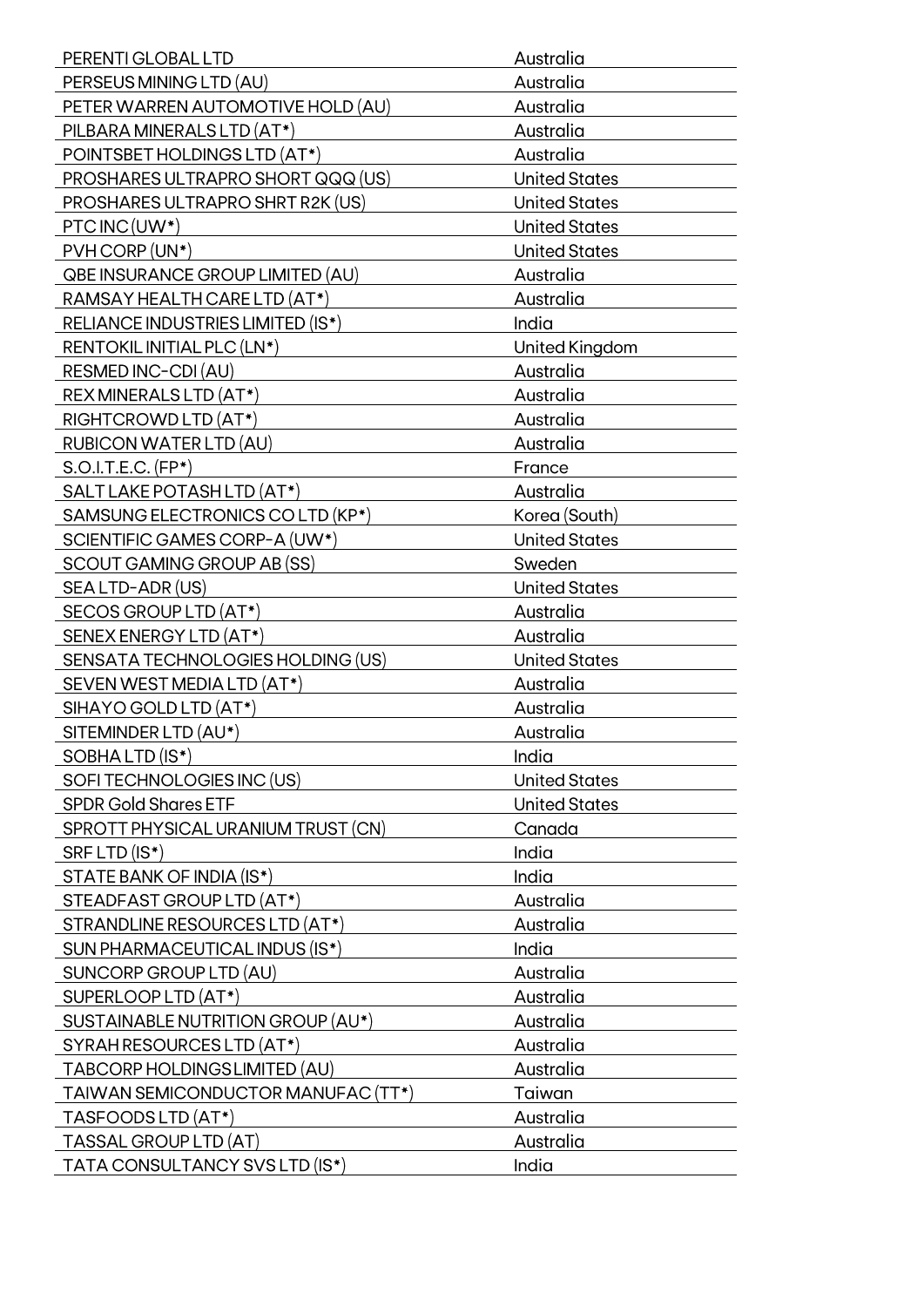| TECH MAHINDRA LTD (IS*)              | India                |
|--------------------------------------|----------------------|
| TECHTRONIC INDUSTRIES CO (HK*)       | Hong Kong            |
| TEKKORP DIGITAL ACQUI-CW27           | <b>United States</b> |
| TELSTRA CORP LTD (AU)                | Australia            |
| TEMPUR SEALY INTERNATIONAL I (US)    | <b>United States</b> |
| TENCENT HOLDINGS LTD (HK*)           | Hong Kong            |
| TERRAGEN HOLDINGS LTD (AT*)          | Australia            |
| TESCO PLC (LN*)                      | United Kingdom       |
| TITAN CO LTD (IS*)                   | India                |
| TKH GROUP NV-DUTCH CERT (NA)         | <b>Netherlands</b>   |
| TOKYO STEEL MFG CO LTD (JT*)         | Japan                |
| TRAVIS PERKINS PLC (LN*)             | United Kingdom       |
| ULTRATECH CEMENT LTD (IS*)           | India                |
| UNDER ARMOUR INC-CLASS A (UN*)       | <b>United States</b> |
| UNIMICRON TECHNOLOGY CORP (TT*)      | Taiwan               |
| UNITED MALT GRP LTD (AT*)            | Australia            |
| <b>VanEck Gold Miners ETF</b>        | <b>United States</b> |
| <b>VanEck Junior Gold Miners ETF</b> | <b>United States</b> |
| <b>VARUN BEVERAGES LTD (IN)</b>      | India                |
| <b>WAYPOINT REIT (AT*)</b>           | Australia            |
| WEBSTER FINANCIAL CORP (US)          | <b>United States</b> |
| WESTERN AREAS NL (AU)                | Australia            |
| WESTPAC BANKING CORP (AU)            | Australia            |
| <b>Wheaton Precious Metals Corp</b>  | <b>United States</b> |
| WILLSCOT MOBILE MINI HOLDINGS (US)   | <b>United States</b> |
| WIPRO LTD (IS*)                      | India                |
| WOOLWORTHS GROUP LTD (AT*)           | Australia            |
| WORKIVA INC (US)                     | <b>United States</b> |
| WUXI BIOLOGICS CAYMAN INCC (HK*)     | Hong Kong            |
| <b>XPO LOGISTICS INC (US)</b>        | <b>United States</b> |
| YELLOW CAKE PLC (LN*)                | United Kingdom       |

## Contact Us

Level 11, 179 Elizabeth Street, Sydney, NSW 2000 +612 9021 7701 [info@ellerstoncapital.com](mailto:info@ellerstoncapital.com)

## Find out more

Should investors have any questions or queries, please contact our Investor Relations team on **02 9021 7701** or **[info@ellerstoncapital.com](mailto:info@ellerstoncapital.com)** or visit us at **[www.ellerstoncapital.com](http://www.ellerstoncapital.com/)** 

This report has been prepared by Ellerston Capital Limited ABN 34 110 397 674 AFSL 283 000 (Manager or Ellerston Capital), without taking account the objectives, financial situation or needs of individuals.

The Manager has made every effort to ensure that the information in this presentation is accurate. However, its accuracy, reliability or completeness cannot be assured. To the maximum extent permitted by law, the Manager does not accept any liability for any error or omission or for any loss or damage suffered as a result of others acting on the basis of<br>the information contained in this present or distributed to a third party without the prior written consent of the Manager.